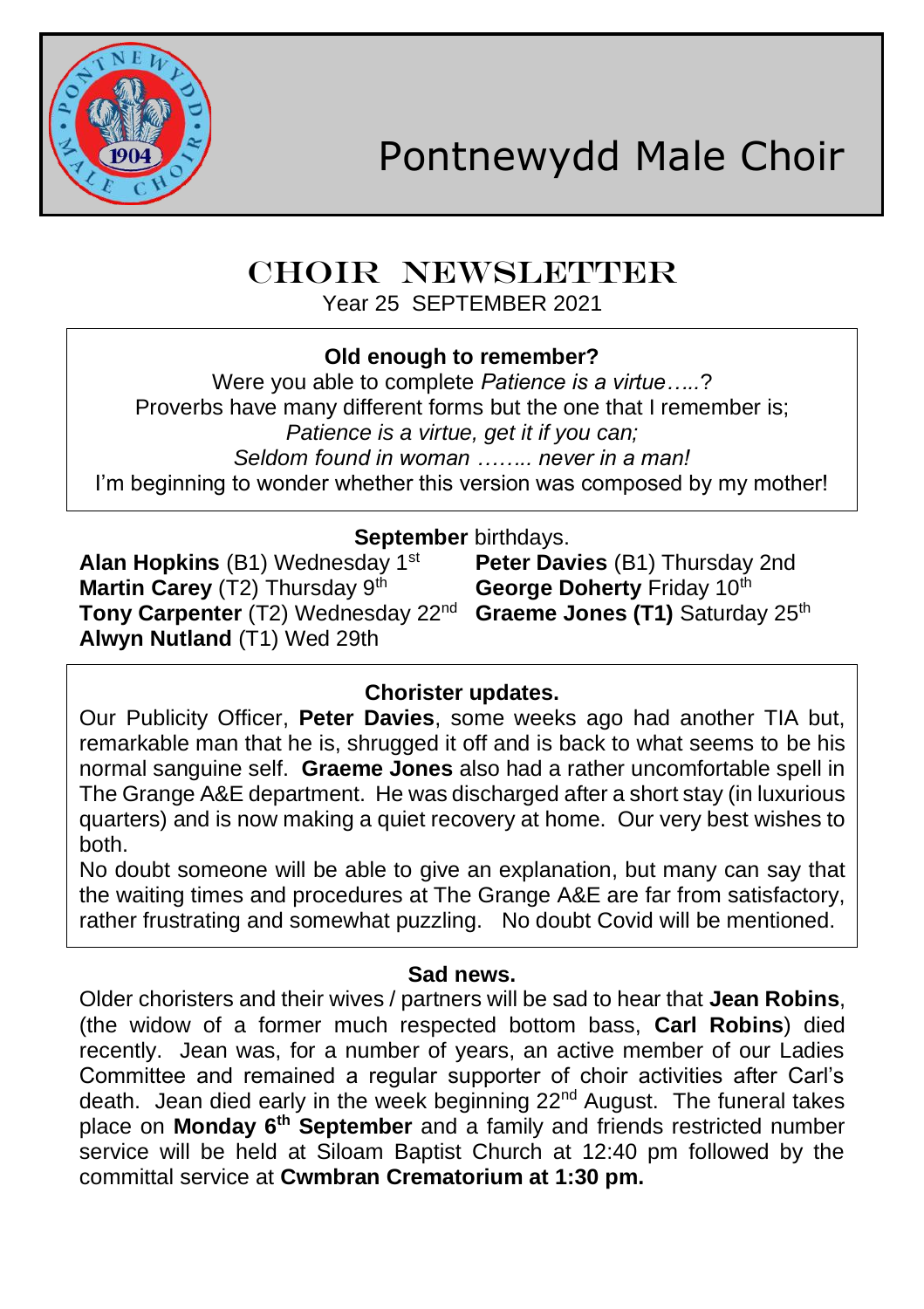#### **Back to normal?**

Are you finding that life is back to normal? It seems that some people are now able to behave in the same way as in pre-lockdown days. Should we all be like them? Or are they 'chancers' - perhaps just thoughtless? It is a certainty that the virus is still active and its effects variable. No-one can be certain of exactly what lies ahead and individuals are reacting in a way that reflects their concerns (or lack of concerns). We can ask why there is not uniformity in the wearing of masks, the requirements for masks and for social distancing? Does behaviour depend on whether you are under 30 or over 70, or if you are able to take a morning jog, or if you struggle to walk unaided? What's (become) normal for you?

PMC choristers are also reacting in different ways and some have been questioning why other singing groups are able, apparently, to rehearse and plan activities that are almost the same as pre-lockdown. Perhaps we should remember that it's advisable to 'compare like with like'. For example, rehearsal facilities and membership numbers for choir A might be very different from those for choir B. Our hard-working committee are constantly looking at how / when we can get back to normality in our rehearsals and, bang up-to-date, chairman **Ian** has something to tell us:

*The Management Committee met on the evening of August 30th to review, amongst other things, our Coronavirus safety protocols which took into account the choristers responses to the survey that Martin, Derek and I had undertaken over the last week. The decision was made to amend our protocol as follows:*

- Temperature checks, hand sanitization and attendance register will remain.
- There will no longer be a requirement to wear face visors.
- However face coverings (masks) **must** be worn on entering the practice room and until choristers take their seats.
- Face coverings **must** also be worn if choristers move around the practice room, visit the toilet and when they leave the practice room at the end of practice.
- When singing face coverings can be removed.
- The social distancing requirement of 2 metres between seats will be reduced to 1 metre. Seats to be occupied will still be marked.
- We will return to full practice if the seating arrangements allow.

#### *Before these changes can be implemented our Risk Assessment document has to be amended to reflect these changes and then presented to the church's committee for their approval.*

*Until that happens the existing safety protocols remain. We will keep the safety protocols under review on a regular basis.*

**Ian. Chairman PMC.**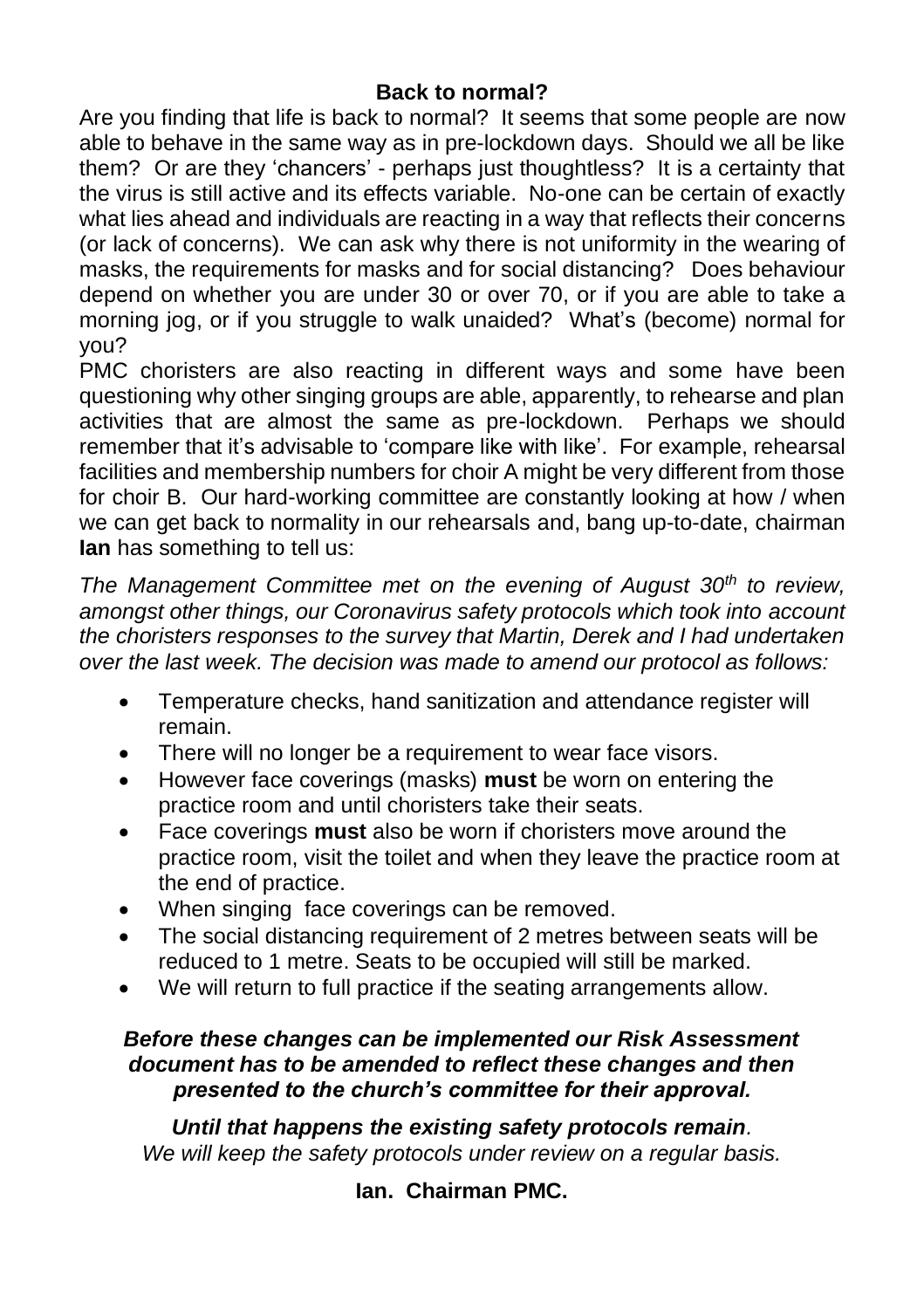#### **Normal?......Nothing stays the same.**

Compiling this newsletter always makes your editor very aware of how the technology has changed since the first edition. As one of the long-serving group of choristers it brings back memories of some of ways in which choir 'business' was conducted in, for example, the early seventies.

The choir secretary was (and had been for a number of years) **Charles Lippiatt** who eventually, in the years before his death, became the choir President. He was a great favourite with all choristers. The minutes of choir committee meetings were recorded by Charles who then went home and wrote them, in his very legible longhand, in exercise books possibly bought by himself.

As choir membership began to increase, as did choir income and expenditure, a new secretary, **Glan Pomeroy** if my memory serves me correctly, was elected and things started to change. Big money was spent on – get ready for this – a portable manual TYPEWRITER. This set the choir racing down the road to perdition and later users updated the technology (often for their own convenience and without cost to the choir) to desktop word-processers, personal computers, Windows and even Apples.

Yours truly has the use of spellchequers, lower and UPPERCASE, **bold print**, *italics*, underlining, special features, crossing-out, subscript and upperscript and many other effects. Do you recall the claim that was made about the expected reduction in paper-work? At least this newsletter confirms that occasionally this does happen. But would committee members agree?.

Certainly there are other things that are different in the running of our choir. For example our very successful web-page gives details of the members of our management committee – now a much larger number than in 1970. Then without leaving home we can even practice new (and old) pieces by listening online - at least if we have the technology! So many things are now rather different for us all.

 But please forgive me if I now leave you – I think there's an update that I have to download. Perhaps you should make sure that your tablet and / or laptop is up to date - and check that your smart phone battery is sufficiently charged. I wonder what Charles would think about it all?

#### **Down memory lane again.**

Recent newsletters referred to a number of choristers who, sadly, are no longer with us. The photograph on the last page was taken in Caen in 1995 and many of us thought that we looked like a bunch of bus drivers. You'll see that there was rather more hair (of a different colour!) on view than is the case nowadays. Your editor can identify about fourteen choristers still (fairly) active in the choir but others may identify more.

Who can spot the Maori? He nearly missed the boat! *The photograph has probably appeared before but I include it again because it shows both John Davies and Carl Robins.*